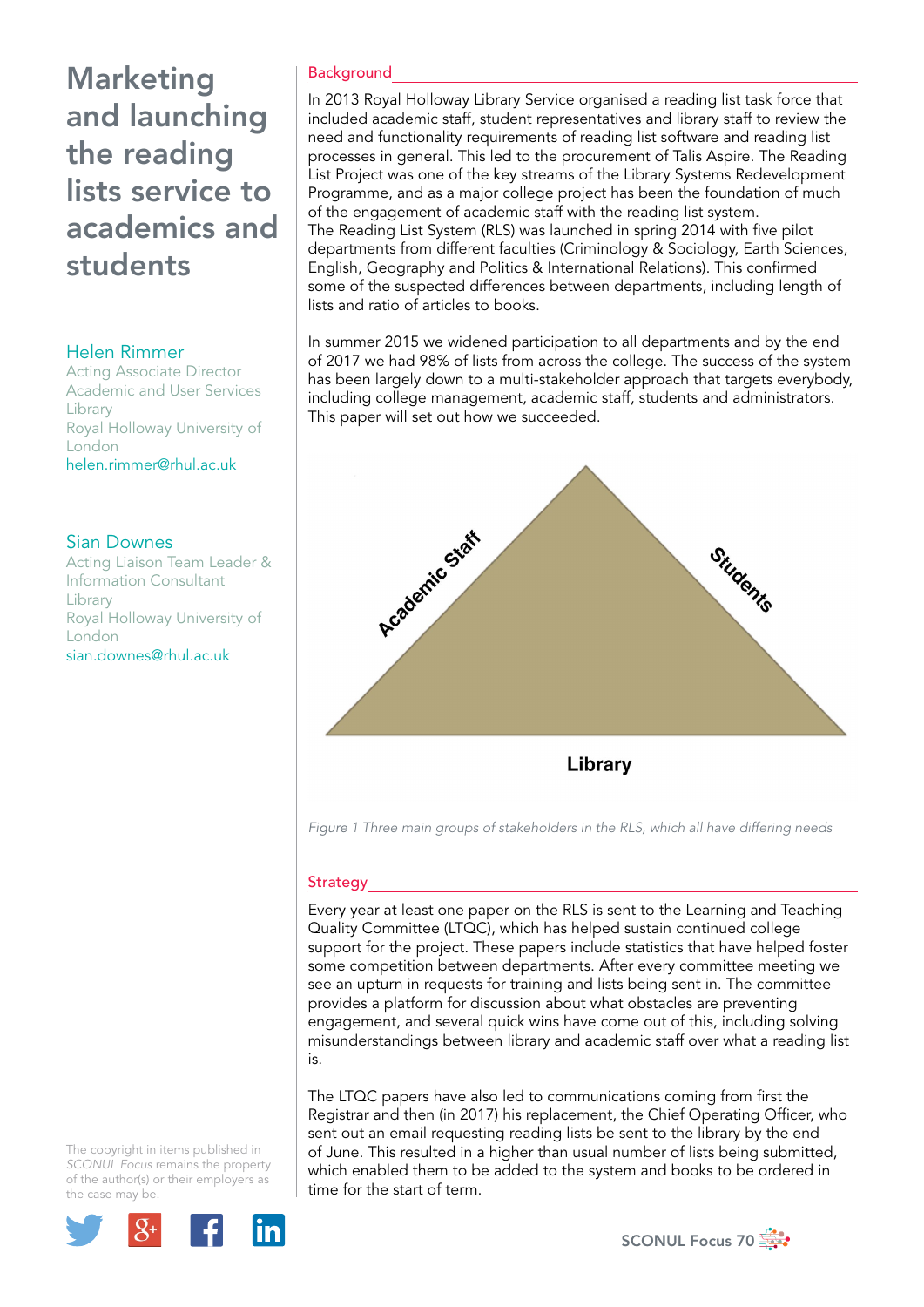Marketing and launching the reading lists service to academics and students

| <b>Department (Red=Lists to input)</b>            |      | -1 Lists Held (%) → Lists Input (%) → |
|---------------------------------------------------|------|---------------------------------------|
| <b>Biological Sciences (DONE)</b>                 | 100% | 100%                                  |
| Classics                                          | 74%  | 74%                                   |
| Computer Science (DONE)                           | 100% | 100%                                  |
| <b>CPS</b>                                        | 100% | 95%                                   |
| Crim Soc                                          | 94%  | 94%                                   |
| <b>Drama and Theatre Studies</b>                  | 129% | 103%                                  |
| <b>Earth Sciences</b>                             | 69%  | 69%                                   |
| Economics                                         | 93%  | 93%                                   |
| <b>English (Inc. Creative Writing)</b>            | 104% | 92%                                   |
| French (DONE)                                     | 100% | 100%                                  |
| <b>Geography</b>                                  | 92%  | 88%                                   |
| German (DONE)                                     | 100% | 100%                                  |
| <b>History</b>                                    | 67%  | 63%                                   |
| <b>Information Security (DONE)</b>                | 100% | 100%                                  |
| Italian (DONE)                                    | 100% | 100%                                  |
| Law (DONE)                                        | 100% | 100%                                  |
| <b>Management (Inc. Accounting/Business Infor</b> | 86%  | 85%                                   |
| Mathematics (DONE)                                | 100% | 100%                                  |
| Media Arts                                        | 88%  | 88%                                   |
| Modern Languages (Inc. Liberal Arts)              | 77%  | 77%                                   |
| Music                                             | 98%  | 98%                                   |
| Physics (DONE)                                    | 100% | 100%                                  |
| Politics and International Relations (Inc. Phil-  | 83%  | 80%                                   |
| <b>Psychology</b>                                 | 93%  | 91%                                   |
| Spanish (DONE)                                    | 100% | 100%                                  |

*Figure 2 Example of a table from the LTQC paper that helped foster competition between departments*

The content of this email and a subsequent one sent out each year by the Information Consultants (ICs) was written in collaboration with Associate Deans from Arts and Sciences. Unlike previous emails that had been sent to academics about the reading list, this one anticipated queries from academic staff. As a result, over 700 reading lists were received directly from academic staff in 2016. Furthermore, because of the strategic importance of the Reading List Project, the library received extra funding from the college, with over £250,000 spent on reading list material, including £116,000 of Strategic Development Fund money in 2015–16.

The college has also funded a team of 4.5 full-time equivalent reading list assistants. This has provided a dedicated team who input lists, update lists, contact academic staff and order all the material from the lists. This team won a Staff Recognition award in 2016, which acknowledges the importance of the work they do in the college.

The other driver for the success of the RLS was the building of our new library. This holds a high-use collection that comprises primarily material from reading lists and occupies the entire ground floor of the building. The creation of this collection has enabled us to push for those reading lists we didn't receive at the end of 2016–17. Now the high-use collection is operational, students complain if a book isn't in it – we hope this will open even more conversations with academic staff.

#### Engagement

We knew from the start of the project that engagement with departments would be vital. If we could not get the buy-in from academics about the value of reading lists or get them to meet deadlines, then the project would ultimately fail. The team of five ICs attended School and Departmental Boards



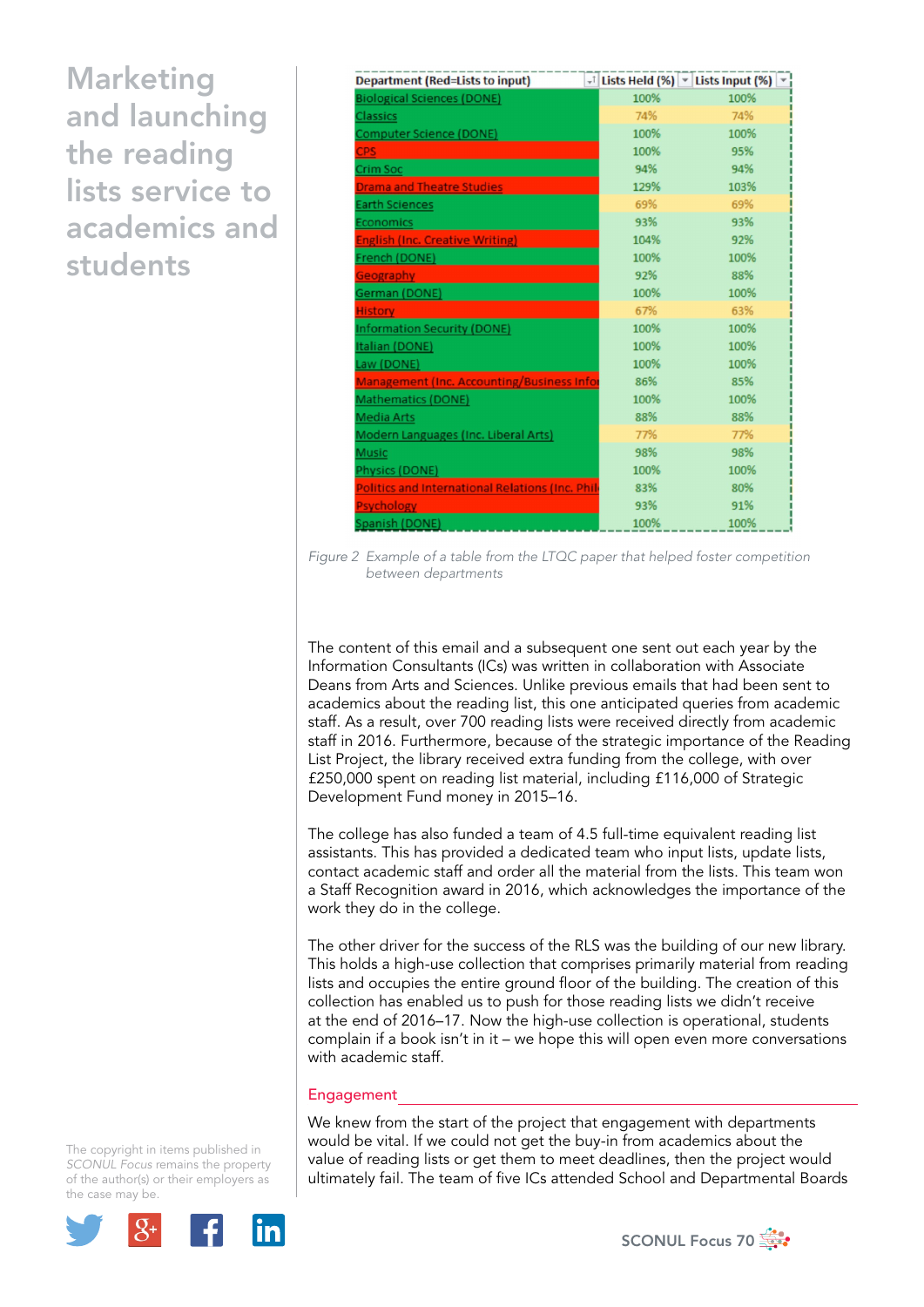Marketing and launching the reading lists service to academics and students

in order to demonstrate the system, explain how it could benefit both staff and students and answer any questions or concerns that the staff had. The Associate Director for Academic and User Services would attend the higherlevel faculty boards to discuss the more strategic aims of the project with the heads of department. Where possible the ICs would also present at each department's Teaching and Learning Committees to show the pedagogical value of having reading lists.

One of the departments we worked very closely with was Psychology, as they were most sceptical about the project: we struggled for a long time even to get reading lists that went beyond one textbook per module, though we knew they were heavy journal users. However, once we started to understand more about their concerns, we found that they feared they would not be able to update their readings whenever they wanted. A number of group and one-toone trainings sessions for academics were run by the ICs to teach them how to edit and update their own lists. This timed very well with the new Learning Tool Interoperability (LTI) that Talis had been working on and allowed the academics to embed each week's readings into our Virtual Learning Environment, Moodle, and hide future weeks from students.

#### Successes

At the end of the academic year 2016–17 we had 98% of the 1,171 modules that ran that year published in the reading list system. This meant that when we retrieved all the data from Talis for the high-use collection, we were satisfied that the majority of the correct books would be in there, making it much easier for students to find and access those essential textbooks.

By the end of September 2017 we had already received just over 45% of reading lists. This is our highest ever proportion by this time of year.

We currently have 141 lists that are owned by academics and are updated entirely by them. We just review these through the new reviews system in Talis. We have even more academics who edit part of lists themselves.

#### Moving forward

In previous years the next academic year's lists have been in draft during the rollover process. However, this year we published them live for the first time, which meant that academics would be encouraged to work on their reading lists over the summer, and students could access the lists straightaway. It is our intention to publish our lists live in future. One key thing that will help us meet this target is for us to be able to improve our access to modules and estimated student numbers as early as possible. We are working with the departments and liaising with professional departments across the college to get access to real-time student numbers, as currently many departments will not pass on their student numbers until December.

Once all the lists are in the system, the team can start reviewing them and ensuring that all the metadata is up to date, working through those items that have been added without being flagged for level of importance. We may want to look at the staffing model of the reading list team for future years to ensure that we have enough staff at the busiest times. The team of ICs will also be working hard with the academics to encourage them to start taking control of their own lists, again reducing the workload of the reading list assistants.

#### **Conclusion**

The success of the system has been down to a combination of agile response to departmental needs and requests, keeping the system on the agenda at strategic committees where the right people are, and raising the profile through promotion, student feedback and the new library.



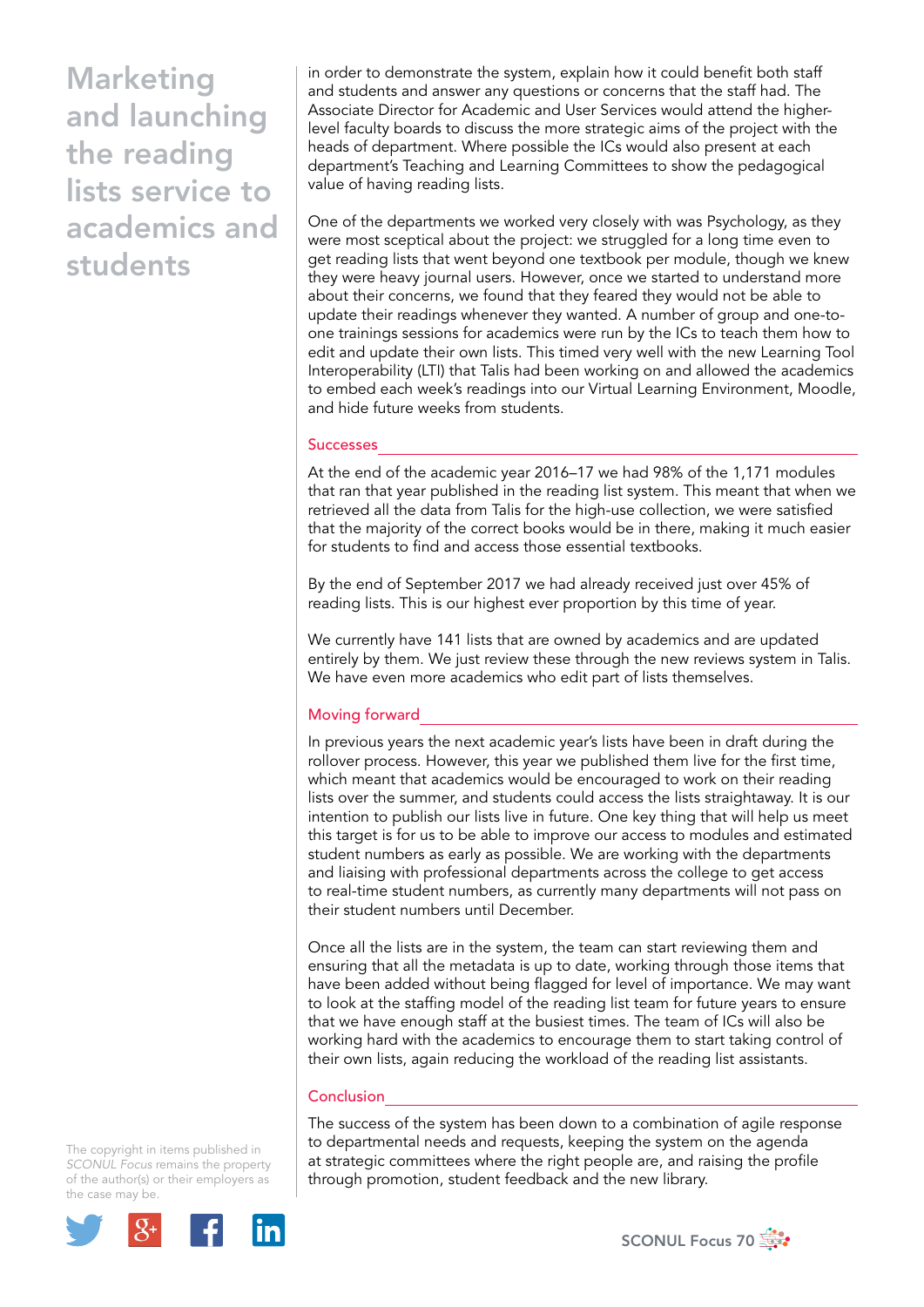

Jane Bramley Support Librarian, Loughborough University

We also asked some SCONUL members how their libraries were involved in reading lists and to offer up any top tips for maximising academic engagement. Here are a couple of responses.

#### Does your institution have a mandate requiring academic staff to submit reading/resource lists?

I wouldn't describe it as a mandate as such but academics are invited, encouraged and persuaded to submit reading lists. In addition there is a stated "minimum requirement" for module VLE pages and a reading list is included in that requirement. Our reading list system creates an entry for every module being delivered across the various Schools of the University and this year the Library did an analysis of all empty reading lists with students registered on the course. Some of the modules really didn't require reading lists as they were placements or practical/project based but some did appear to be missing lists. On LORLs we have 3,259 reading lists; when we checked modules that are running and could be expected to have a reading list we only had 269 which were empty, so we have around 92% of our reading lists populated which is pretty impressive, although I can't guarantee that all the lists are up to date! The details of the 269 empty modules were passed to the appropriate Academic Librarians who have since done some investigation and diplomatic consultation with the academics in order to get these lists populated, so we should have an even higher percentage of reading lists populated now.

# Who has responsibility for populating reading/resource lists?

Again it is difficult to give a definitive answer: the academics are responsible for adding and updating their own reading lists but the Library offers a sympathetic ear. We send reminders to all academics with details of the reading lists they are responsible for twice a year and ask them to update them, once just before the start of the academic year and then again before the start of semester two. The Library offers training sessions to academics on how to edit reading lists, there is information on our website and when our Academic Librarians meet up with new members of academic staff the reading list system is explained to them. In practice a lot of our academics do engage with the system but equally quite a few need help and Library staff regularly do this by adding individual items (and in some cases whole lists) to the system to help academics out.

# If responsibility sits within the library, who takes on the role?

In the Support, Collections and Systems Team of Loughborough Library there is a smaller group of individuals who deal with reading lists, book acquisitions and ereserves (digital chapters/articles). The team is headed up by the Taught Course Provision Librarian and there are four Library Assistants (2.8 fte). This team deals with all reading list enquiries and orders all the print and ebooks for the Library as well as dealing with all requests for ereserves from start to finish. The Library Assistants do a lot of editing of reading lists as well as adding items to them. They also do a lot of quality control work on the lists ensuring that items link to the library catalogue, that the urls work and that appropriate notes are added, e.g. what passwords are required to access the material.

# Which system does your institution use?

Here at Loughborough University we use an open source system that was developed in house called LORLs. The advantage of using this system is that as our IT colleagues built and designed it they are on hand to help out when we discover problems or identify enhancements that we would like. The IT team here at Loughborough have been very helpful with the system and it is of enormous benefit to us that we can contact them and get fixes or improvements on an ad hoc basis.



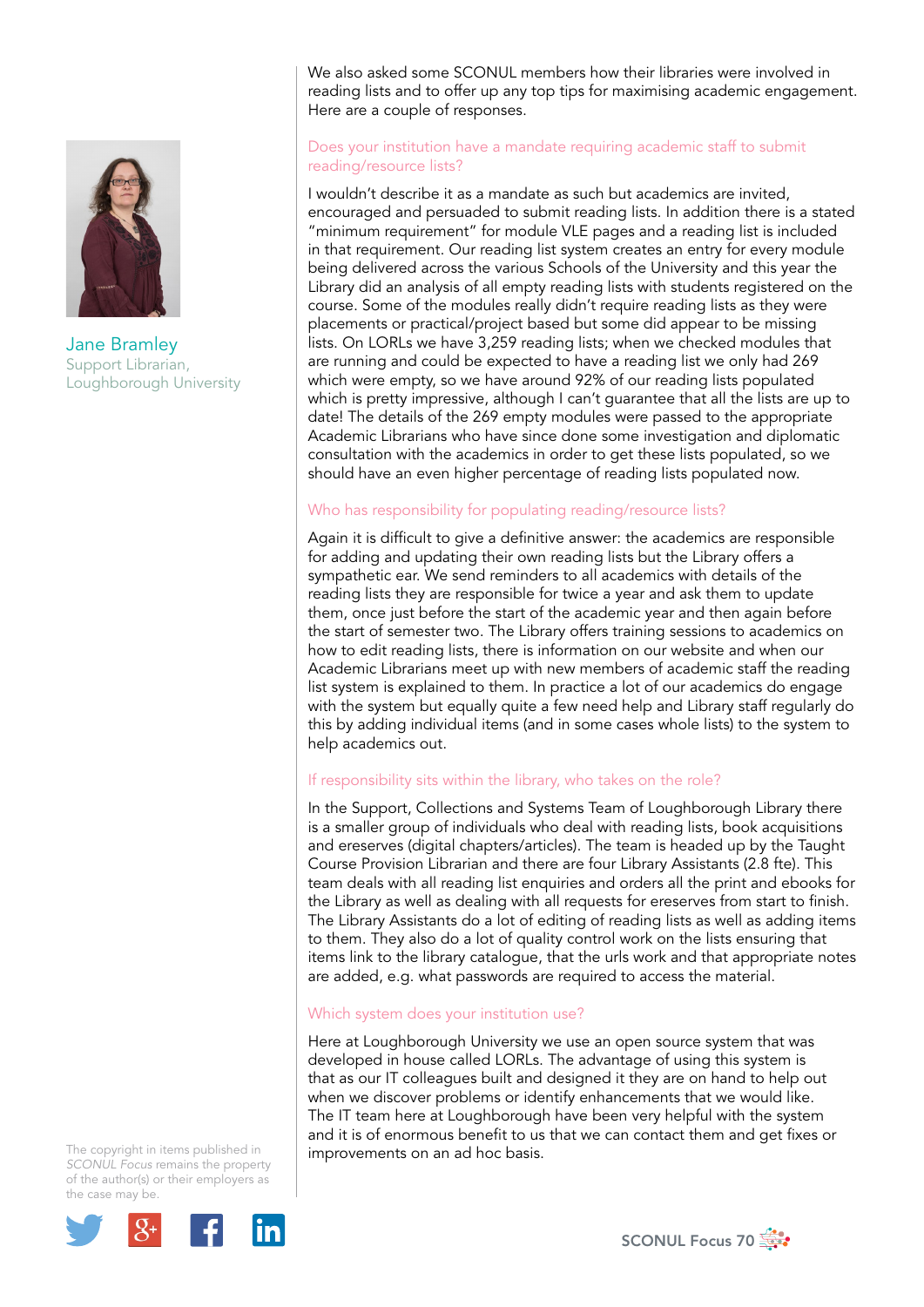#### What are your top tips for maximising academic engagement?

I think diplomacy is key and being sympathetic to the problems faced by academics. We will often add lists to the system on their behalf and then ask them to keep it updated. By meeting the academic halfway we have helped them with their problem rather than adding to it and that usually encourages them to engage with the system. The University has recently changed its policy regarding ereserves so that they now all need to be made available via the reading list system rather than the VLE. Rather than marketing this as a negative the Library is promoting it, just add whatever you need to the system and we can do the rest: check copyright, obtain the item, ensure it has the appropriate cover sheet and report it on your behalf. This should make their life easier, not harder and means that it is now even more important that they engage with the reading list system.

Getting academics to understand that we are helping them, not adding to their workload, is an important message to get out there. Contacting the Library to explain that they need a new book purchasing for a module they are teaching and that it is a key item and there are x number of students on the course actually takes longer than just logging into LORLs and adding an ISBN to their reading list. Reading lists should be seen as a time saver, not another pointless administration task to be dealt with.

It is also worth pointing out to the academics that online reading lists are beneficial to the students as they help them locate and access their material more easily which, in turn may lead to them giving higher satisfaction scores!

#### Does your institution have a mandate requiring academic staff to submit reading/resource lists?

No, but it would be useful to have one. Lecturers are generally emailed by Subject Librarians in mid-August to catch any early lists and then again in early September. Some Subject Librarians also contact administrative staff in Schools to get reading lists from them.

#### Who has responsibility for populating reading/resource lists?

Subject Librarians contact relevant module contacts in their School for an updated reading list. The lecturer (or member of administrative staff) sends the list to the Library and the Subject Librarian, in conjunction with library assistants, work through the lists to check for availability, new editions and potential for scanning and if the latest edition is available or if it is available as an e-book. Lists are uploaded to SharePoint with a cover sheet. There is a detailed procedure for dealing with reading lists which is used by all staff.

# If responsibility sits within the library, who takes on the role?

See above.

# Which system does your institution use?

We use SharePoint, although a designated library reading list tool would be very useful. This would require buy-in from Schools, and a recognised mandate for staff.

# What are your top tips for maximising academic engagement

Contact academics early, both as a reminder and also to offer assistance. This encourages them to submit. Suggest that annotated lists be sent back to academics and that they might update themselves for next year. Some academics are then able to tell you the following year that lists are up to date



#### Jane O'Neill

Acting Assistant Director, Information Services (Library Services), The McClay Library Queen's University Belfast